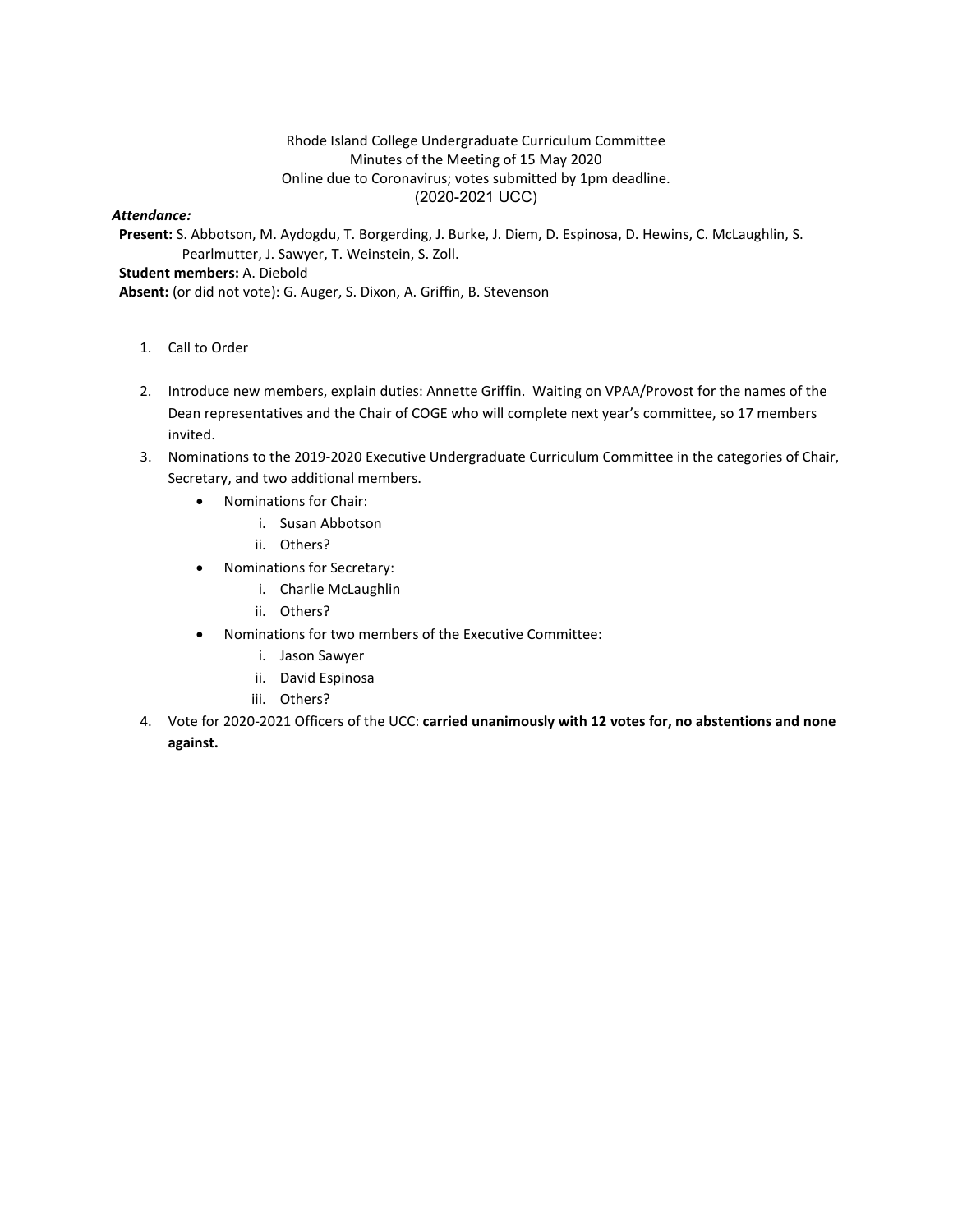### Rhode Island College Undergraduate Curriculum Committee Minutes of the Meeting of 15 April 2020 Online due to Coronavirus; votes submitted by 4pm deadline. (2019-2020 UCC)

### *Attendance:*

**Present:** S. Abbotson, D. Abrahamson, M. Aydogdu, T. Borgerding, J. Diem, S. Dixon, D. Espinosa, D. Hewins, J. Magyar, C. McLaughlin, L. Owen, S. Pearlmutter, S. Ross, J. Sawyer, T. Weinstein, S. Zoll. **Student members:** A. Diebold, S. Hackworth

**Absent:** (or did not vote): G. Auger, E. Simson

**Guests:** A. Barlow – Library; T. Hardmon - Records; J. Tweed -Records; P. Gullapalli – ANTH; V. Bohlinger – FILM; B. MacDonald – FILM/COMM; E. England-Kennedy-CPHP; M. Michaud - Interim Writing in the Disciplines Coordinator/ Chair Writing Board

- 1. Motion to Approve minutes: 15 April 2020 (Abbotson/McLaughlin) **Approved unanimously**
- 2. Report of the Chair
	- a. Last month's remote meeting went well—we had a complete vote from the membership, and this time everyone sent in their reports on how departments were doing with their program/learning goals and WID statements. We are closing in; only Physical Science, Modern Languages, Music, a couple of the HSCI options, YDEV, and Social Work do not have WID statements, and most FSHED programs need to sort out program/learning outcomes.
	- b. Thanks to Sylvia Ross for her long service to UCC, and we will be welcoming Annette (Nan) Griffin in her place for next year. Also, Briana Stevenson will be replacing Sarah Hackworth as one of our student members, and the deepest thanks to Sarah for her long service, and congratulations for her graduation. The Executive UCC will remain the same as last year: S. Abbotson chair, C. McLaughlin as Secretary, D. Espinosa and J. Sawyer as the two remaining members.
	- c. COGE has some turn around—thanks to Jeremy Benson, Janice Okoomian, and Sharon Galloway for their service and welcome Tommy Ender, Mary Baker and Jilian Fagre in their place. Waiting to hear from VPAA/Provost regarding the Chair.
	- d. Writing Board is all set and have elected M. Michaud once more as their Chair for next year.
	- e. CAPP presented our recommended class-sizes proposal to Council on 8 May and Council approved. There was a minimal edit to better clarify the intent, in that the recommendations were listed as "up to" the top number we had chosen for each category rather than including a bottom number.
	- f. Summer activities for Chair: Academic Rhode Maps, Website Updates, and Catalog.

### 3. Annual Reports:

- COGE—see UCC website
- Student Designed Majors (postponed until next semester)
- Honors College—see UCC website
- Writing Board—see UCC website
- Transfer Minors—see UCC website

4. New Business (as before Charlie and I shall move and second all proposals). *Community and Public Health Promotion Motion to Approve: 19-20-143* (Abbotson/McLaughlin)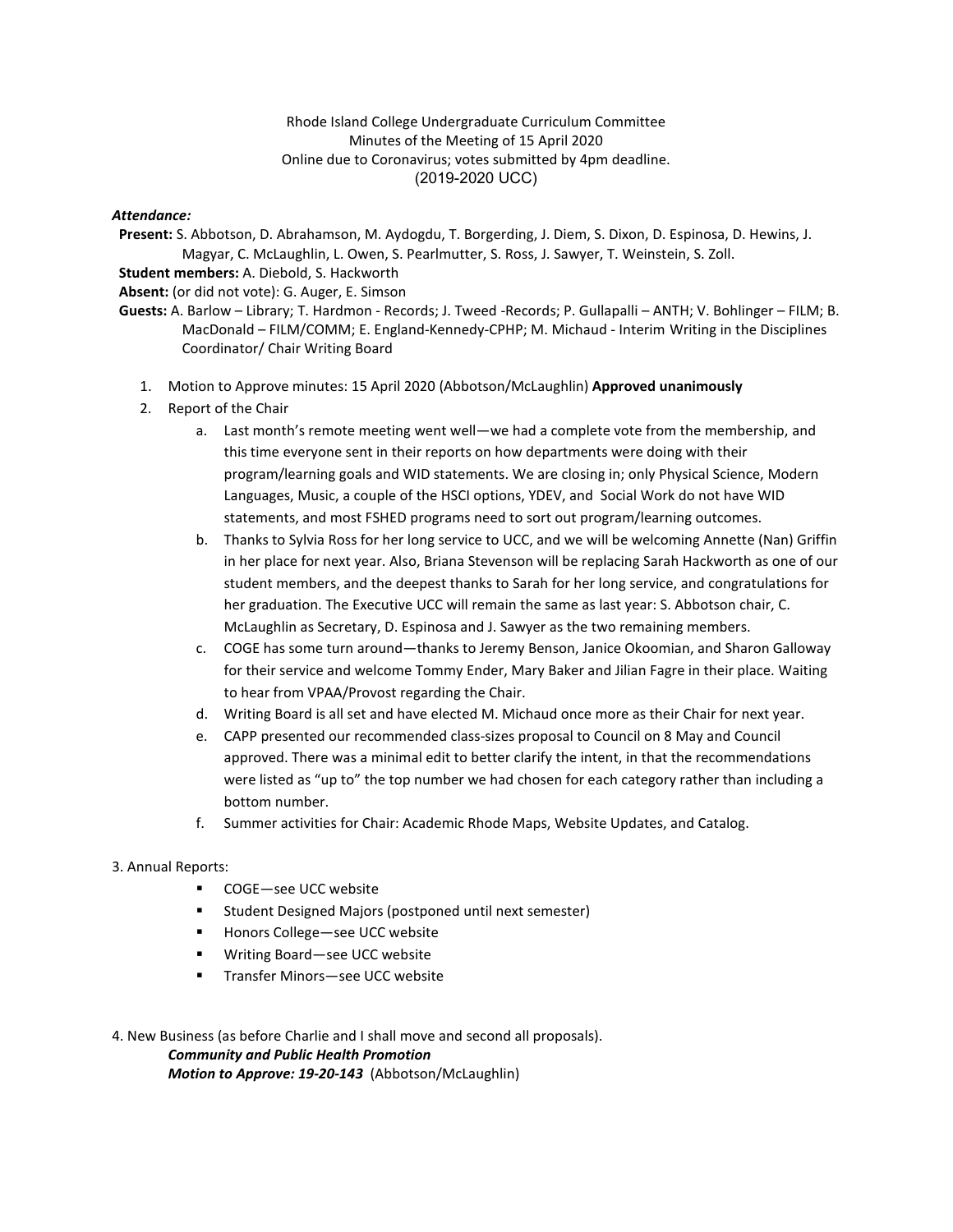• 19-20-143 Approve a proposal for a new 18-20 credit minor in Community and Public Health Studies, available to anyone outside the CPHP major. **Discussion: none** *Action:* Approved Unanimously

### *Anthropology*

*Motion to Approve: 19-20-144* (Abbotson/McLaughlin)

• 19-20-144 Approve revisions to the description and prerequisites of ANTH 338 Urban Anthropology **Discussion: none** *Action:* Approved Unanimously

### *Film Studies*

*Motion to Bundle and Approve: 19-20-145 and 19-20-148* (Abbotson/McLaughlin)

- 19-20-145 Approve a new course, FILM 218 Methods of Film Production, that will also be added to the FILM major as a requirement and as an option in the FILM minor. This will raise the FILM major to 48 credits, but will offer improved professional training.
- 19-20-148 Approve the revision of FILM 373 to become Intermediate Film Production, with a new description and prerequisite; also change the prerequisites of FILM 349 Visual Anthropology, FILM 370 Screenwriting, FILM 372 Preproduction: Word to Moving Image to reflect the new FILM 218 course in place of the FILM 219. **Discussion: none**

*Action:* Approved Unanimously

# *Writing in the Discipline*

*Motion to Approve: 19-20-146* (Abbotson/McLaughlin)

• 19-20-146 Approve the inclusion of a "W" at the end of all course numbers that are flagged as Writing in the Discipline courses for use in both the catalog and Academic Rhode Maps to increase awareness and visibility. As courses for Fall are already being populated, we shall begin implementation in Spring 2021 with the hope it can be completed by Fall 2021 to give Records time to make the changes. This Fall 2020 the catalog will just note in the descriptions that these are Writing in the Discipline courses and they will also be labelled as such on the Academic Rhode Maps, but without the "W" in the prefix. **Discussion: none**

*Action:* Approved Unanimously

### *Math*

*Motion to Approve: 19-20-147* (Abbotson/McLaughlin)

• 19-20-147 Approve revisions to MATH 245 Introduction to Data Science to make it an AQSR in the General Education program and fix the prerequisite. **Discussion: none**

*Action:* Approved Unanimously